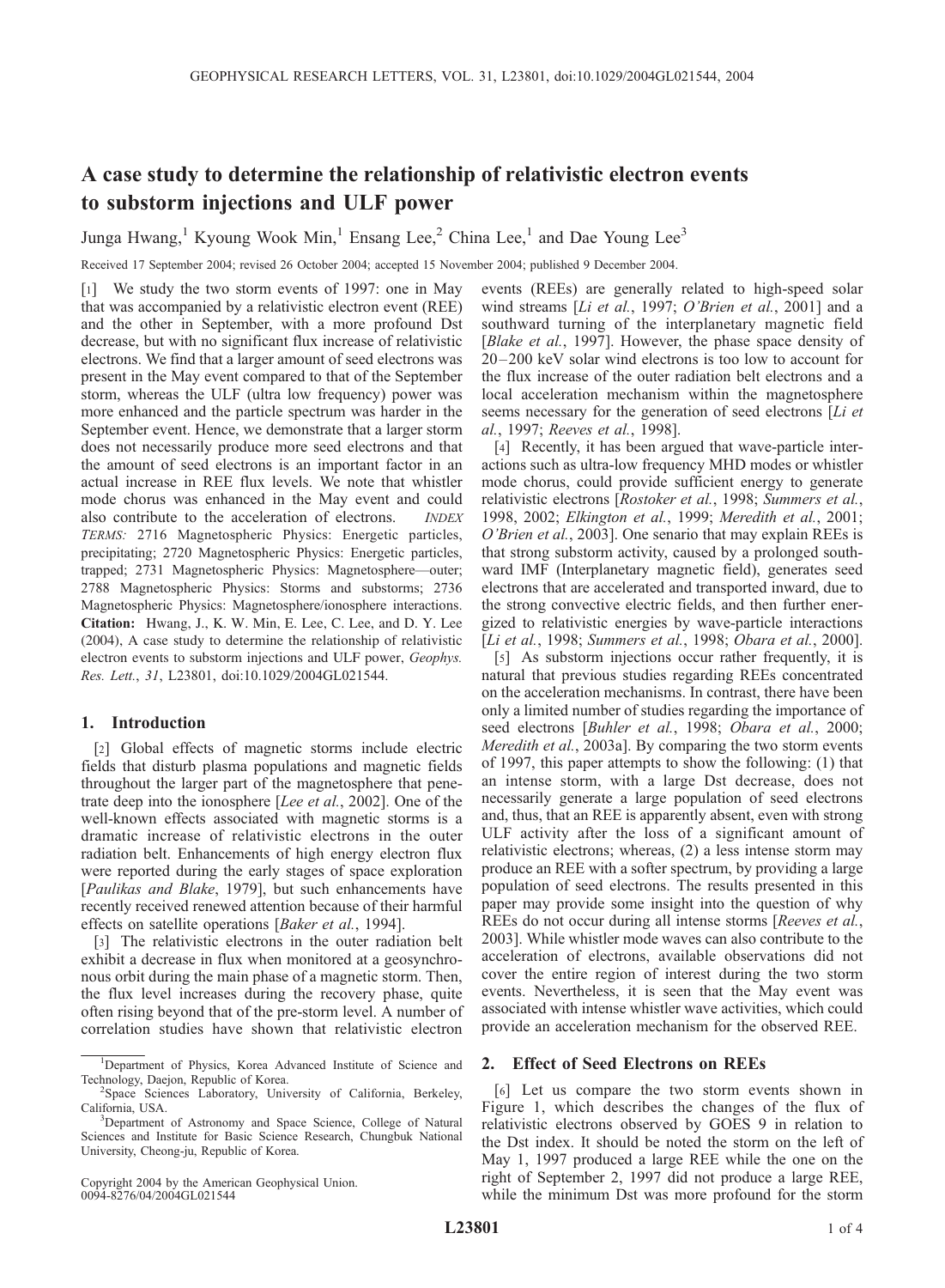

Figure 1. Comparison of the two storm events: (a) one accompanied by an REE on May 1, 1997, and (b) the other with no observed REE on September 3, 1997. The first panel shows relativistic electrons observed by GOES 9 in the >2 MeV channel. The second panel shows Dst index.

event of September 3 than for the one of May 1. It is interesting that we observe an REE associated with a relatively weak storm on May 1, while we observe no REE with a relatively strong storm on September 3. This apparent inconsistency could possibly be related to the flux level of seed electrons or to the level of associated wave activities. First, we compare the substorm particle injections measured by the Los Alamos National Laboratory's (LANL) geosynchronous satellite 1994-084 in Figure 2. We calculate the flux ratios of the seed electrons of the two events for the  $105-150$  and the  $150-225$  keV energy channels, since seed electrons are regarded as having energies of 100 keV [O'Brien et al., 2001; Obara et al., 2000]. We take 30-minute averages of the post- and preinjection flux levels, separated by twenty four hours at local time, and calculate their ratios. More specifically, all flux levels are obtained at approximately the same local time, 10:30 UT (17:24 LT); May 1 and May 2 are taken as the pre- and post-injection levels for the May event and



Figure 2. Comparison of the seed electron flux levels in the two energy channels,  $105-150 \text{ keV}$  and  $150-225 \text{ keV}$ , measured by LANL 1994-084. The thin gray line represents the May event and the thick black line represents the September event, corresponding to the two storm events shown in Figure 1.

September 3 and September 4 are taken as the pre- and post-injection levels for the September event. The postinjection flux levels for the May event are, respectively,  $1.2 \times 10^4$ /cm<sup>2</sup> · sec · sr(105–150 keV) and  $7.3 \times 10^3$ /cm<sup>2</sup>. sec · sr(150–225 keV), increasing by factors of 3.1 and 4.2 compared to the pre-injection levels. The post-injection flux levels for the September event are, respectively,  $5.9 \times$  $10^3$ /cm<sup>2</sup> · sec · sr(105–150 keV) and  $2.7 \times 10^3$ /cm<sup>2</sup> · sec ·  $sr(150-225 \text{ keV})$ , increasing by factors of 1.6 and 1.8 compared to the pre-injection levels. The higher flux levels of the May event are more or less maintained throughout the recovery phase except at occasional drops, as seen in Figure 2. These observations verify that the difference in the amount of seed electrons is indeed consistent with the fact that the storm on May 1 was accompanied by an REE, while the storm on September 3 was not.

[7] As the observation from geosynchronous satellites provides information only for a limited spatial region, we would like to confirm the validity of our assertion from a more global perspective by investigating the same events using data from the polar orbiting SAMPEX and NOAA satellites. Figure 3 shows relativistic electron fluxes observed from the SAMPEX PET (The Proton/Electron Telescope), sorted according to the L-values. The response of relativistic electrons is seen as global in both events as the fluxes are affected for the L values from 7 to 4, though the level of change decreases with decreasing L value. Figure 3 also clearly shows (1) that the level of relativistic electron flux increases significantly during the recovery phase of the May event and (2) that the level of relativistic electrons flux does not fully return to the pre-storm state after the large dropout during the main phase in the September event. We compare these findings with seed electron fluxes, using the  $100-300$  keV electron data of NOAA-12 MEPED (Medium Energy Proton and Electron Detector). Only the data with a look direction, perpendicular to the field line was chosen, to accurately represent the trapped particle fluxes. The result of this comparison is shown in Figure 4. We calculated the fluence (integration of the flux in time) over one day after the start of the storm recovery phase. The total fluences measured were  $1.6 \times$  $10^6/\text{cm}^2 \cdot \text{sr}(5 \le L \le 6)$  and  $1.5 \times 10^6/\text{cm}^2 \cdot \text{sr}(6 \le L \le 7)$  for the May event, and  $5.3 \times 10^5/\text{cm}^2 \cdot \text{sr}(5 \le L \le 6)$  and  $7.1 \times$  $10^5$ /cm<sup>2</sup> · sr(6 < L < 7) for the September event. These



Figure 3. Relativistic electrons observed by SAMPEX for 1.5–6 MeV channel, corresponding to the two storm events depicted in Figure 1.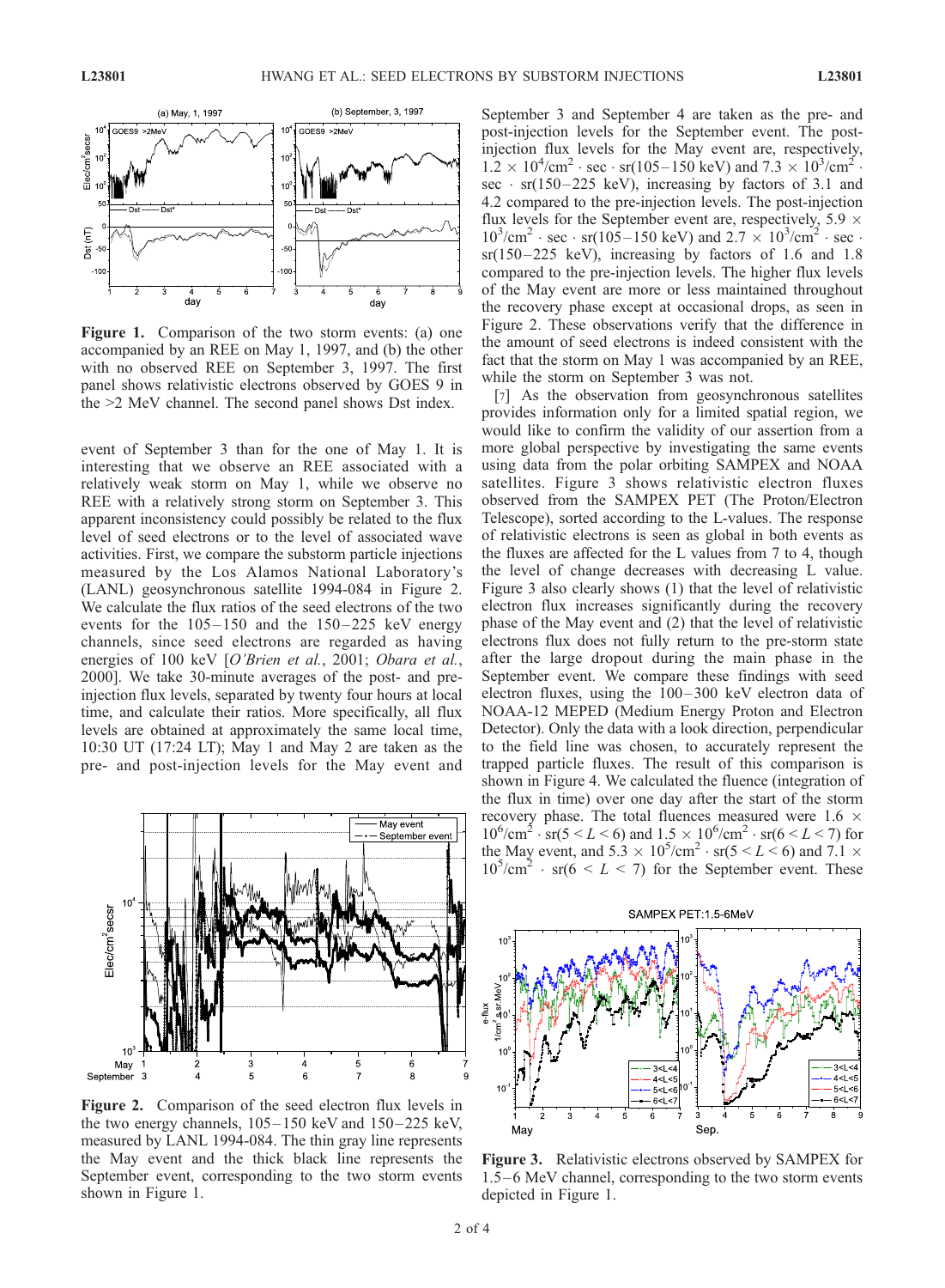

Figure 4. Electron fluxes for the 100-300 keV energy channel of the NOAA-12 satellite MEPED, corresponding to the two storm events depicted in Figure 1.

measurements were consistent with the previous results from the LANL data, with higher values for the May event than for the September event.

## 3. Association of REEs With Wave Activities

[8] Because ULF waves have been proposed as one of the possible acceleration mechanisms for REEs, we plot the ULF wave amplitudes measured for the two magnetic storm events under consideration. Figure 5 shows that the stronger September event is indeed associated with more intense ULF wave activities than the less intense May storm is, with a peak amplitude of 175 nT, compared to a peak amplitude of 41 nT for the May event. With a smaller population of seed electrons, the larger ULF activities of the September event should generate a harder particle spectrum than the May event, if ULF is responsible for the acceleration of electrons and other conditions are similar. Using the NOAA-12 data, we calculated the spectral hardness, defined as the flux in the 300– 2500 keV channel divided by the flux in the  $100 - 300$  keV channel. Figure 6 shows that the electron spectrum of the September event remains more or less the same, maintaining a hard spectrum, while that of the May event becomes soft after the start of the storm. This



Figure 5. ULF Pc-5 amplitudes obtained at the MCMU site  $(L = 5.49)$  of the CANOPUS array, corresponding to the two storm events depicted in Figure 1.



Figure 6. Change of spectral hardness over time, corresponding to the two storm events depicted in Figure 1. The vertical line indicates the dates of the storm main phases for the two events.

result is consistent with the theory of ULF acceleration of seed electrons.

[9] As a whistler mode wave is also regarded as a viable candidate of the possible acceleration mechanisms for REEs, we would like to briefly mention its characteristics in the two storms of 1997. According to Meredith et al. [2003b], the favored region of chorus acceleration is between 03:00 and 10:00 MLT (magnetic local time) for the equatorial region of  $4 \leq L \leq 6$  and between 06:00 and 14:00 MLT for the mid-latitude region of  $4 \leq L \leq 6$ . We sorted the POLAR PWI (Plasma Wave Investigation) data according to the L-values for two wave bands, 207– 1577 Hz and 1659 – 12662 Hz. During the two storm events, POLAR crossed the equatorial region only for  $L < 4$  and the magnetic latitudes corresponding to  $4 \leq L \leq 6$  are between +15 and +30, which is the mid-latitude region. The POLAR's orbits passed through the favored region of chorus acceleration during the May event with local times 11:00 MLT (May 2) and 10:30 MLT (May 3), while during the September event, they slightly missed the region with local times 14:30 MLT (September 4) and 14:50 MLT (September 5). Indeed, Figure 7 shows that whistler mode waves are enhanced with the start of the storm in the May event, which may have contributed to the acceleration of electrons and produced a notable REE. The wave intensities of the September event are seen much weaker than those of



Figure 7. Whistler wave intensities observed from POLAR PWI corresponding to the two events in Figure 1.